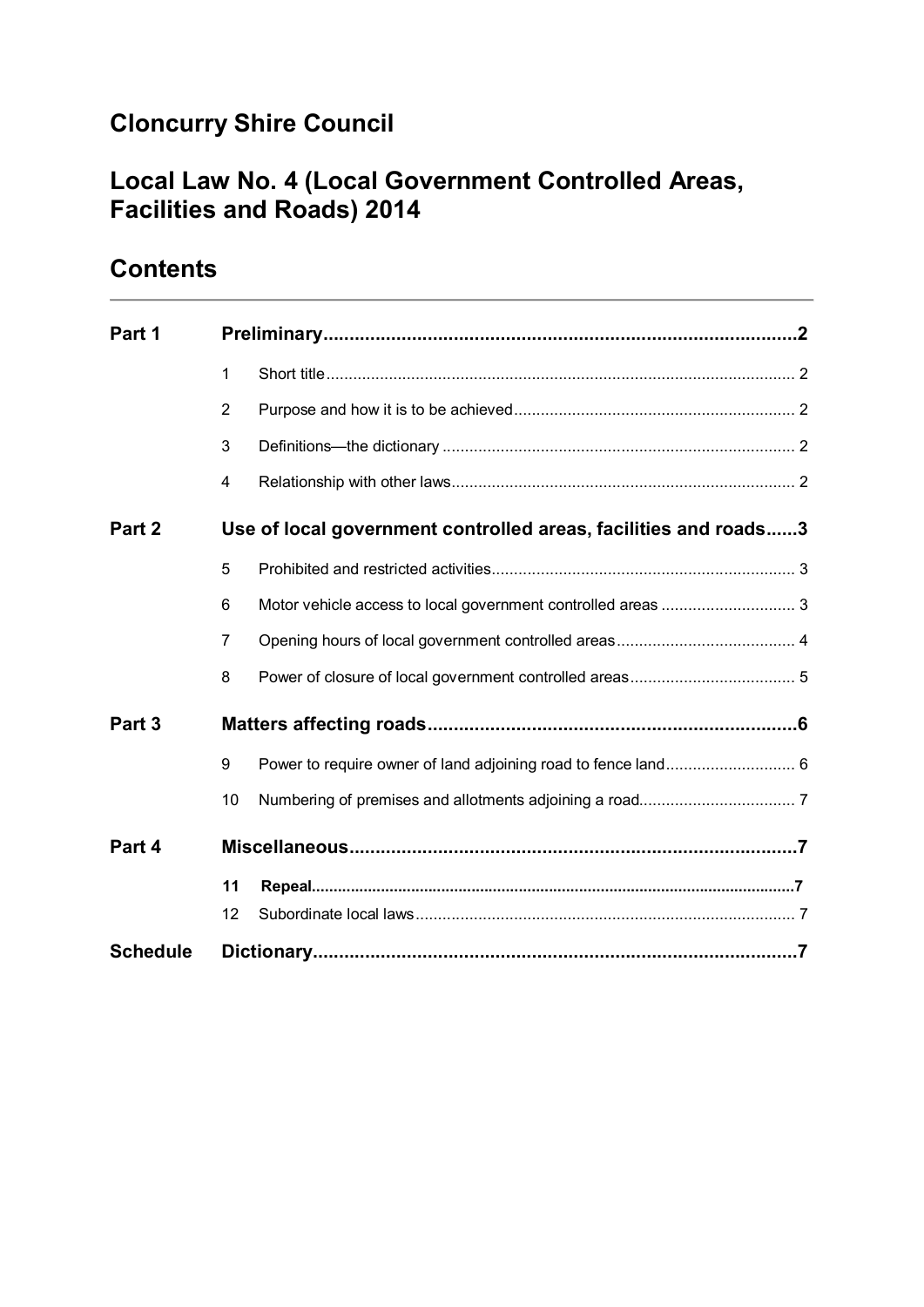## **Part 1 Preliminary**

#### **1 Short title**

This local law may be cited as *Local Law No. 4 (Local Government Controlled Areas, Facilities and Roads) 2014.*

#### **2 Purpose and how it is to be achieved**

- (1) The purpose of this local law is to—
	- (a) protect the health and safety of persons using local government controlled land, facilities, infrastructure and roads; and
	- (b) preserve features of the natural and built environment and other aspects of the amenity of local government controlled land, facilities, infrastructure and roads.
- (2) The purpose is to be achieved by providing for—
	- (a) the regulation of access to local government controlled areas; and
	- (b) the prohibition or restriction of particular activities on local government controlled areas or roads; and
	- (c) miscellaneous matters affecting roads.

#### **3 Definitions—the dictionary**

The dictionary in the schedule defines particular words used in this local law.

#### **4 Relationship with other laws**<sup>1</sup>

 $\overline{a}$ 

This local law is—

- (a) in addition to and does not derogate from laws<sup>2</sup> regulating the use of trust land and roads; and
- (b) is to be read with *Local Law No. 1 (Administration) 2014.*

<sup>1</sup> This local law and any subordinate local law made under it do not apply to the extent of any inconsistency with a law of the State or the Commonwealth. See the Act, section 27.

<sup>2</sup> Other legislation that may be relevant in the application of this local law includes the *Land Act 1994*, the *Land Regulation 1995* and the *Land Protection (Pest and Stock Route Management) Act 2002*.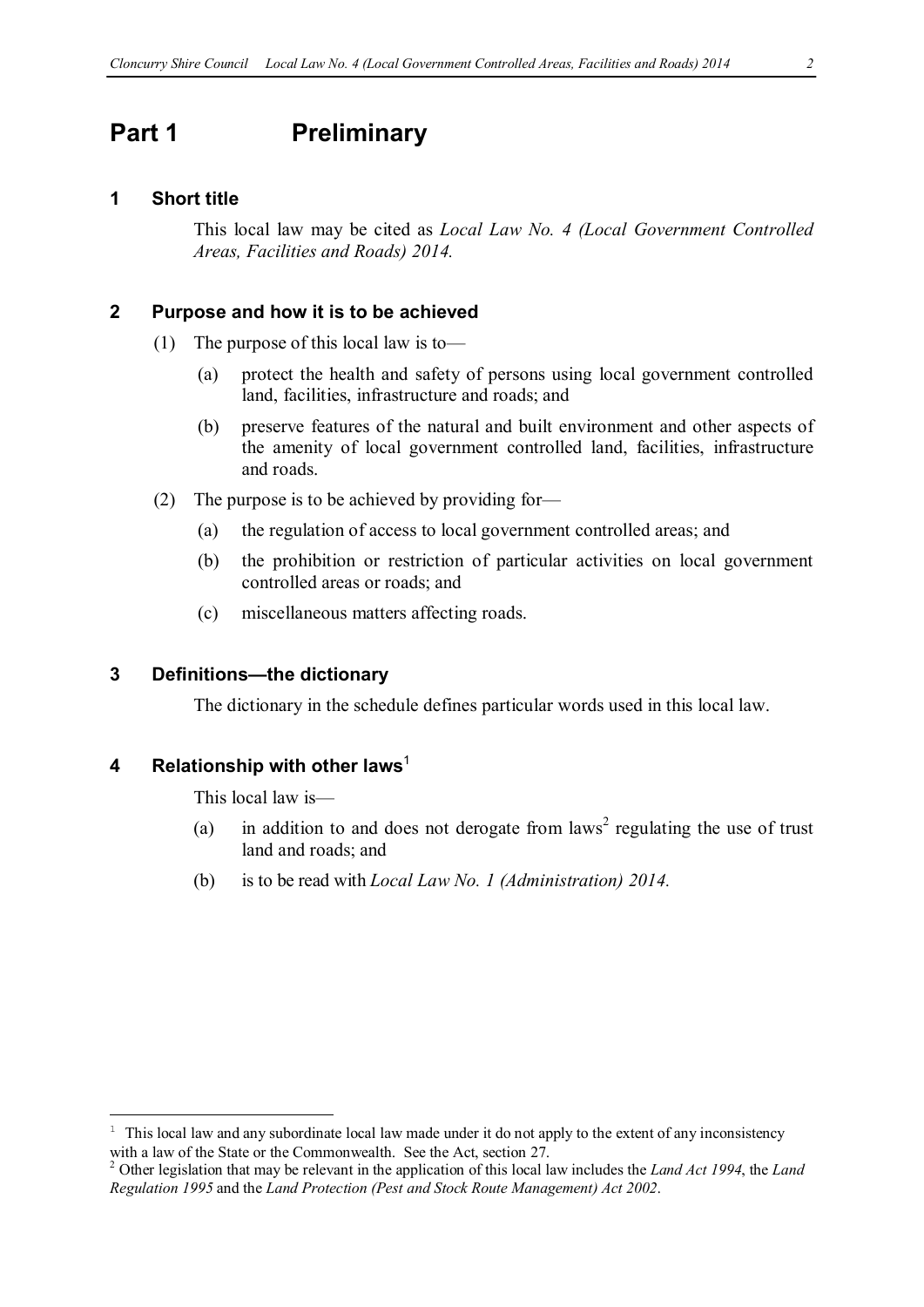# **Part 2 Use of local government controlled areas, facilities** and roads<sup>3</sup>

#### **5 Prohibited and restricted activities**

- (1) The local government may, by subordinate local law, declare an activity to be—
	- (a) prohibited in a local government controlled area or road (a *prohibited activity*); or
	- (b) restricted in a local government controlled area or road (a *restricted activity*).

*Example for paragraph (a)—*

The local government may declare that the lighting of fires is a prohibited activity in all local government controlled areas, in a particular local government controlled area or in a part of a local government controlled area.

*Example for paragraph (b)-*

The local government may declare that the playing of sport generally, or the playing of certain sports, is a restricted activity in that it is restricted to particular times of the day, week, month or year in all local government controlled areas, in a particular local government controlled area or in a part of a local government controlled area.

- (2) The local government must take reasonable steps to provide notice to members of the public regarding restricted activities declared for local government controlled areas or roads.
- (3) In this section—

*reasonable steps* may include the display of a notice at a prominent place within each local government controlled area for which a declaration under subsection  $(1)(b)$  has been made, stating—

- (a) if the declaration relates to the whole area—the restricted activities for the area; and
- (b) if the declaration relates to a part of the area—the restricted activities and a description of the part of the area to which the declaration applies; and
- (c) in general terms, the provisions of subsection (4).
- (4) A person must not engage in a prohibited activity or a restricted activity.

Maximum penalty - 20 penalty units

#### **6 Motor vehicle access to local government controlled areas**

(1) A *motor vehicle access area* is an area within a local government controlled area that is—

<sup>&</sup>lt;sup>3</sup> *Local Law No. 1 (Administration) 2014* deals with activities on local government controlled areas and roads that require the local government's approval, such as commercial use of local government controlled areas and roads, alterations or improvements to local government controlled areas, and other miscellaneous regulated activities.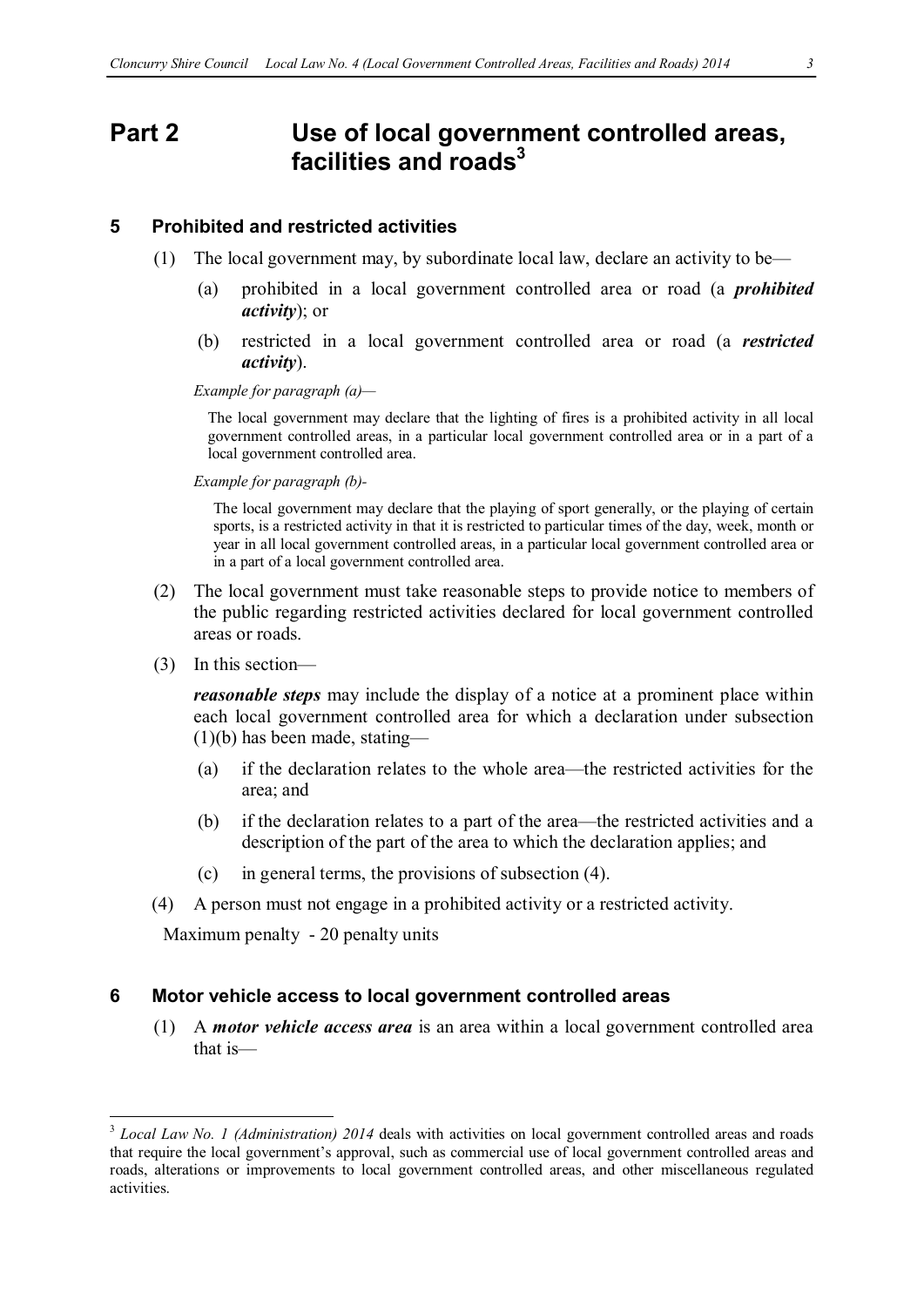- (a) a car park or roadway for which there is no sign or traffic control device indicating that vehicles owned by members of the public are excluded; or
- (b) declared under a subordinate local law for this paragraph as a motor vehicle access area.
- (2) For the purposes of *Local Law No.1 (Administration) 2014*, section 5(b), it is a prescribed activity<sup>4</sup> to bring a motor vehicle onto or drive a motor vehicle on any part of a local government controlled area that is not a motor vehicle access area.
- (3) The local government may, by subordinate local law, declare a specific type of motor vehicle (a *prohibited vehicle*) as prohibited in a specified motor vehicle access area.
- (4) For the purposes of *Local Law No.1 (Administration) 2014*, section 5(b), it is a prescribed activity<sup>5</sup> to bring a prohibited vehicle onto or drive a prohibited vehicle on the specified motor vehicle access area.
- (5) However, subsections (2) and (4) do not apply for an emergency vehicle.
- (6) The local government must take reasonable steps to provide notice to members of the public regarding—
	- (a) declarations of motor vehicle access areas under subsection (1)(b); and
	- (b) declarations of prohibited vehicles under subsection (3).
- (7) In this section—

*emergency vehicle* includes the following—

- (a) an ambulance;
- (b) a fire-engine;
- (c) a police vehicle;
- (d) another vehicle, including a tow truck, helicopter or mobile crane, if used in circumstances of an emergency.

*reasonable steps* include, as a minimum, the display of a notice at a prominent place within each declared motor vehicle access area stating—

- (a) a description of the declared motor vehicle access area; and
- (b) a description of prohibited vehicles for the area; and
- (c) in general terms, the provisions of subsections (2) and (4).

#### **7 Opening hours of local government controlled areas**

- (1) The local government may, by subordinate local law, declare the times when a local government controlled area is open to the public (the *opening hours*).
- (2) A person must not enter or remain in a local government controlled area outside

 $\overline{a}$ 

<sup>4</sup> *Local Law No.1 (Administration) 2014*, section 6, creates an offence for a person to undertake a prescribed activity without a current approval granted by the local government. Section 7 requires that the approval be obtained under part 2 of that local law.

 $5$  See footnote 3.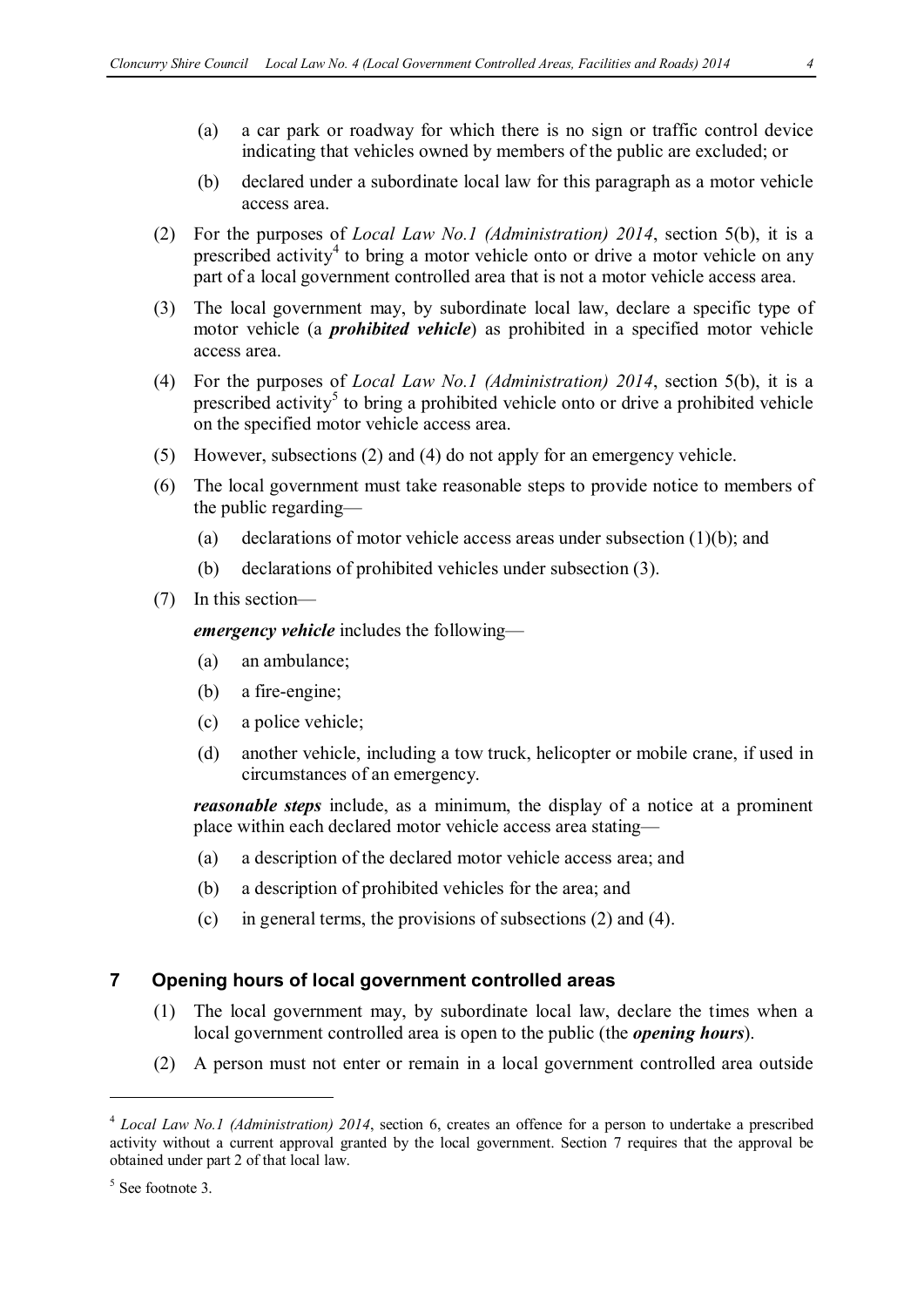the opening hours unless the person is authorised to do so by the chief executive officer<sup>6</sup>.

Maximum penalty for subsection (2)—20 penalty units.

(3) If the local government declares the opening hours for a local government controlled area under subsection (1), it must place a notice showing the opening hours at each public entrance to the area.

#### **8 Power of closure of local government controlled areas**

- (1) The local government may, by resolution, temporarily close a local government controlled area to public access—
	- (a) to carry out construction, maintenance, repair or restoration work; or
	- (b) to protect the health and safety of a person or the security of a person's property; or
	- (c) because of a fire or other natural disaster; or
	- (d) to conserve or protect the cultural or natural resources of the area or native wildlife.
- (2) A resolution under subsection (1)—
	- (a) must state a period, not greater than 6 months, during which the area will be closed; and
	- (b) must be revoked by the local government as soon as practicable after the local government becomes satisfied that the reason for making the resolution no longer exists.
- (3) The local government may, by subordinate local law, permanently close a local government controlled area to public access for any of the following reasons—
	- (a) the conservation of the cultural or natural resources of the area, including, for example—
		- (i) to protect significant cultural or natural resources; or
		- (ii) to enable the restoration or rehabilitation of the area; or
		- (iii) to protect a breeding area for native wildlife; or
		- (iv) to manage a significant Aboriginal area in the area in a way that is consistent with Aboriginal tradition; or
		- (v) to manage a significant Torres Strait Islander area in the area in a way that is consistent with Island custom;
	- (b) protection of the health and safety of members of the public;
	- (c) protection of a facility or service in the area, including, for example, infrastructure, water supply facilities or power generating equipment;
	- (d) protection of the amenity of an area adjacent to the area;
	- (e) the orderly or proper management of the area.

 $\overline{a}$ 

<sup>6</sup> See definition of *chief executive officer* in the Act, schedule 4.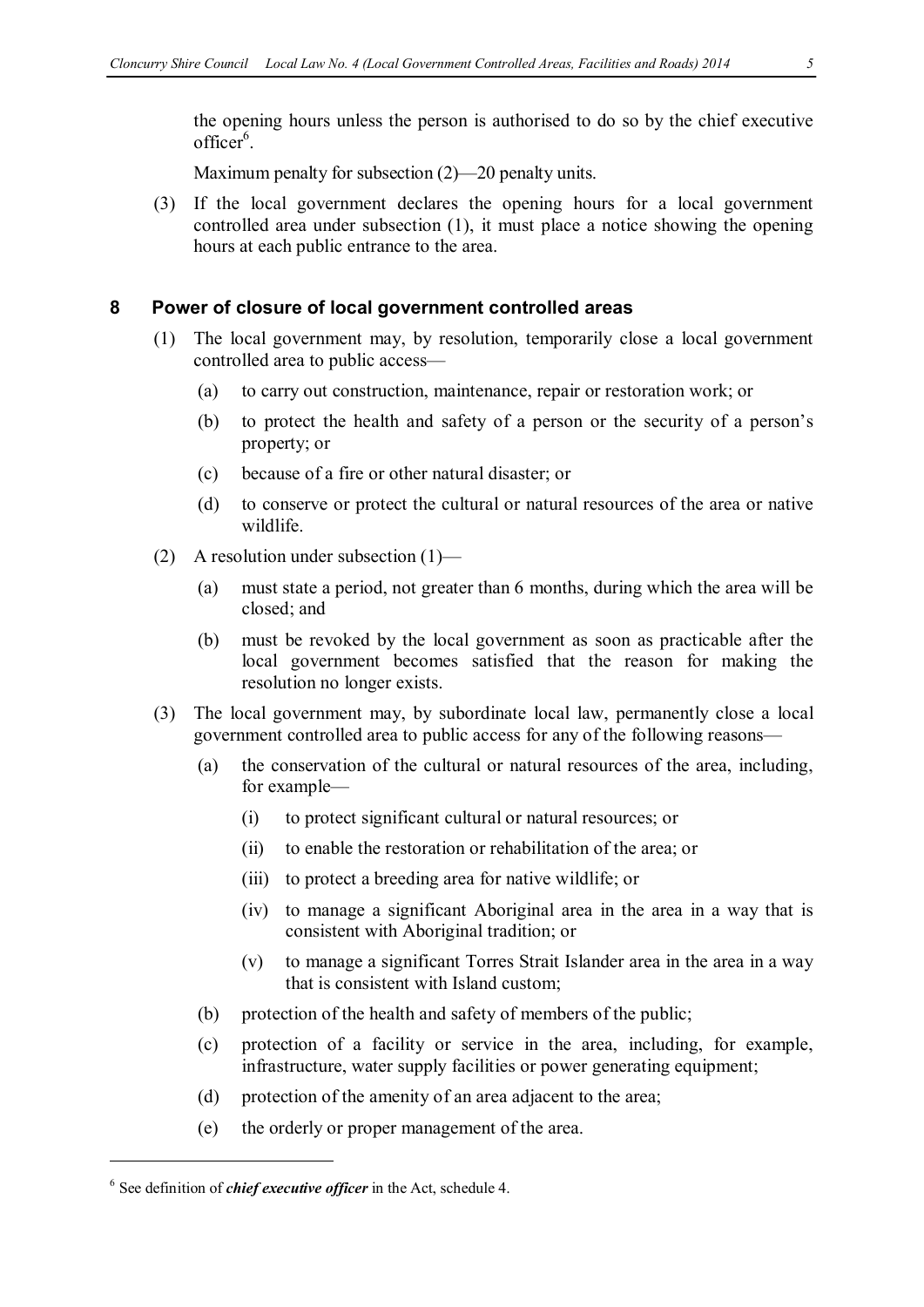(4) If the local government closes a local government controlled area under subsections (1) or (3), it must place at each public entrance to the area a notice of the closure, including a statement of the duration of the closure.

*Example—*

If the local government closes an area that is part of a wider local government controlled area, it must place notices at each public entrance to the closed area.

(5) A person must not enter or remain in a local government controlled area while it is closed to public access under this section, unless the person is authorised to do so by the chief executive officer.

Maximum penalty for subsection (5)—20 penalty units.

(6) In this section—

*significant Aboriginal area* see the *Aboriginal Cultural Heritage Act 2003*, section 9.

*significant Torres Strait Islander area* see the *Torres Strait Islander Cultural Heritage Act 2003*, section 9.

### **Part 3 Matters affecting roads**

#### **9 Power to require owner of land adjoining road to fence land**

- (1) This section applies if, in the local government's opinion, it is necessary for land adjoining a road to be fenced to prevent the risk of—
	- (a) animals escaping from the land onto the road; or
	- (b) interference with the safe movement of traffic or the safe use of the road.
- (2) The local government may, by giving a compliance notice<sup>7</sup> to the owner—
	- (a) if the land is not currently fenced—require the owner to fence the land; or
	- (b) if a current fence on the land is in disrepair—require the owner to repair or replace the fence.
- (3) The local government may, by subordinate local law, set out the minimum standards with which the fence must comply.
- (4) In this section—

 $\overline{a}$ 

*animal* does not include a native animal, feral animal or pest animal.

*feral animal* see *Animal Care and Protection Act 2001*, section 42. *pest animal* see *Animal Care and Protection Act 2001*, section 42*.*

<sup>7</sup> See *Local Law No.1 (Administration) 2014*, section 27, regarding the requirements for compliance notices.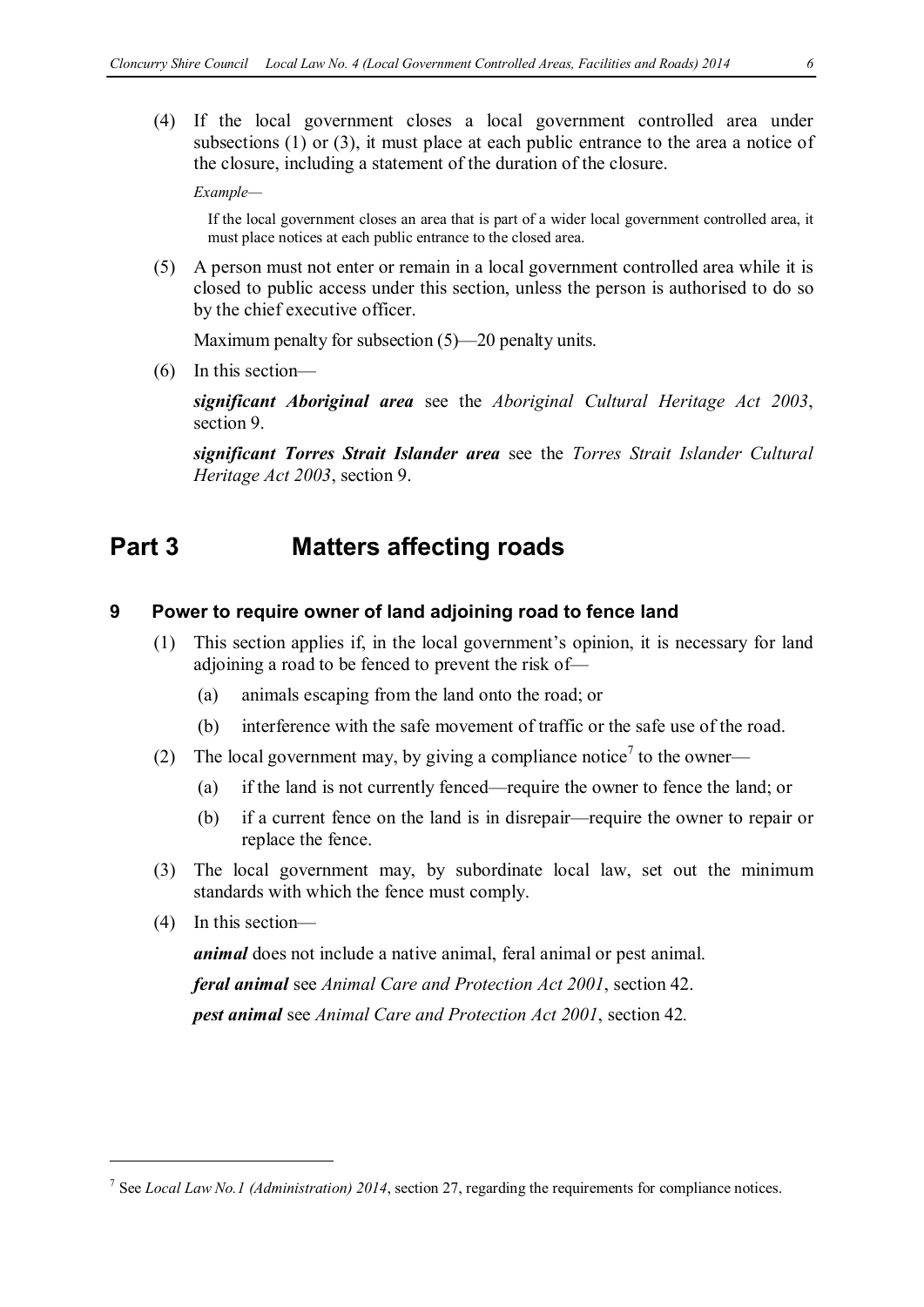#### **10 Numbering of premises and allotments adjoining a road8**

(1)An owner of land must not adopt a number for a building or allotment that is inconsistent with a numbering system adopted by the local government under this section.

Maximum penalty for subsection (1)—10 penalty units.

(2) An owner of land (other than vacant land) must display the number allocated so as to be easily identified from the adjoining road.

Maximum penalty for subsection (2)—10 penalty units.

### **Part 4 Miscellaneous**

#### **11 Repeal**

This local law repeals—

Cloncurry Shire Council Local Law No. 9 (Roads)

#### **12 Subordinate local laws**

The local government may make subordinate local laws about—

- (a) the declaration of prohibited activities or restricted activities;  $9 \text{ or }$
- (b) the declaration of motor vehicle access areas; $^{10}$  or
- (c) the declaration of prohibited vehicles;  $11$  or
- (d) the opening hours for a local government controlled area; $^{12}$  or
- (e) closing a local government controlled area to public access;<sup>13</sup> or
- (f) minimum standards for fences on land adjoining a road.<sup>14</sup>

### **Schedule Dictionary**

Section 3

*local government controlled area* see *Local Law No.1 (Administration)2014*, schedule 1. *road* see *Local Law No.1 (Administration) 2014,* schedule 1.

 $\overline{a}$ 

- $13$  See section 8(3).
- $14$  See section 9(3).

<sup>&</sup>lt;sup>8</sup> See the Act, section 60, regarding control of roads by a local government.

 $9$  See section 5(1).

 $10$  See section 6(1).

 $11$  See section 6(3).

 $12$  See section 7(1).